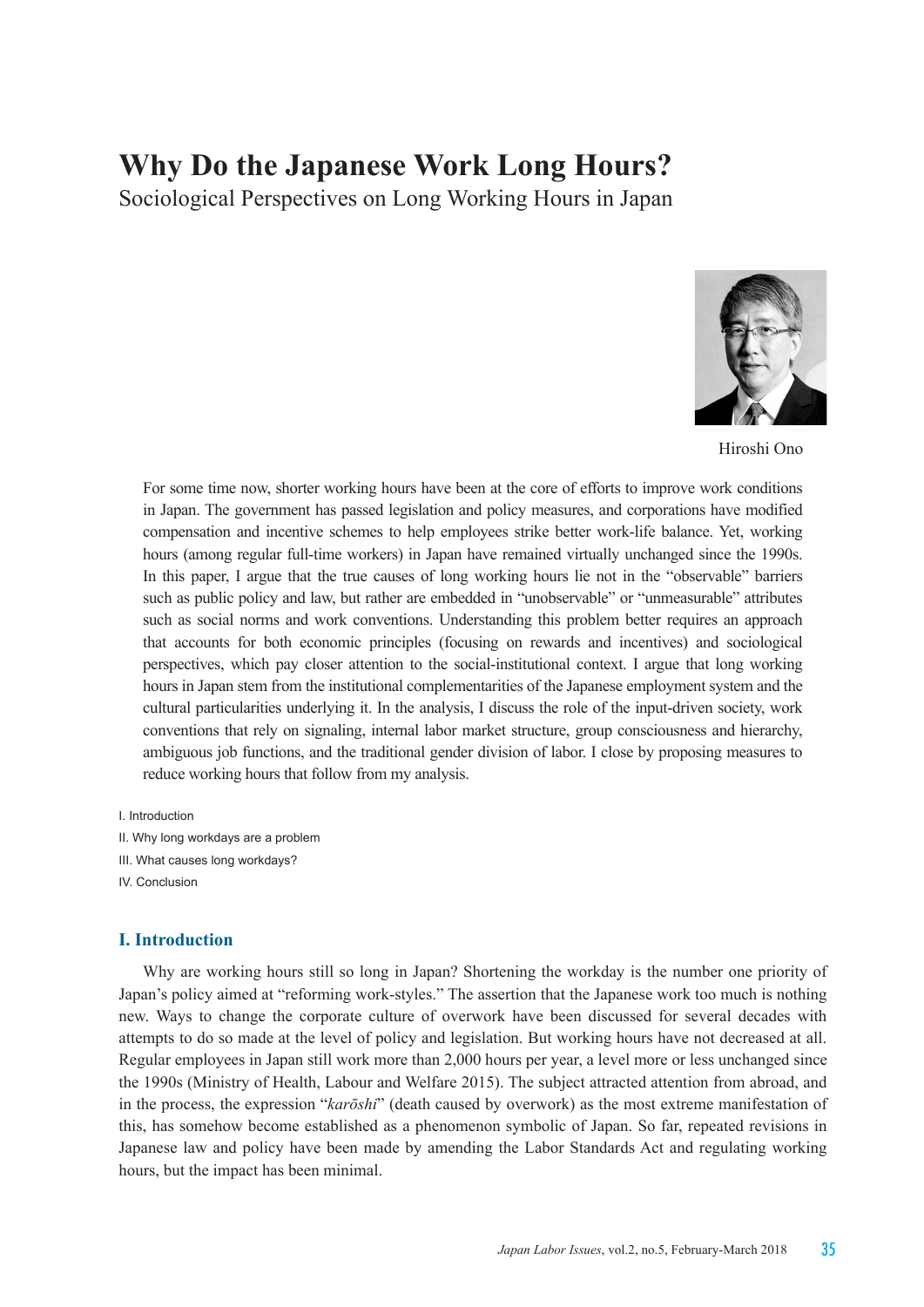#### *Sociological perspective*

Personnel economics (Lazear 2000; Prendergast 1999) focuses on the impact of remuneration and incentives on workers' behavior. With the economics-based approach, however, the emphasis is on monetary incentives, and the context in which workers find themselves is not taken into account. The economics approach aims for a universal model devoid of context, and therefore tends to reach the somewhat generalized conclusion, for example, that the overtime problem would be resolved if the compensation scheme commonly in place within American organizations were imported directly into Japan. A number of issues, though, cannot be explained by monetary incentives and economic rationality alone. For example, some companies have introduced salary structures that include overtime pay, as a way of discouraging employees who work specifically to earn overtime pay. However, working hours have not decreased at all in many of these companies (in some cases, working hours have even increased). From a comparative perspective, the ineffectiveness of these measures could be explained to a certain extent by differences between countries' tax systems, as pointed out by Prescott (2004). However, it would be overly simplistic and unconvincing to suggest that working hours in Japan could be reduced if (for example) the marginal tax rate were raised to European levels, without taking account of the cultural and contextual characteristics of the countries in question.

The problem of long working hours in Japan will not be corrected through monetary incentives or by changing the legal system alone; the problem is more deeply rooted. In statistical terms, even if we estimate working hours by including observable (or measurable) characteristics such as reward structures or tax systems, the model would have little explanatory power and its implications would be limited. The main reason why the working hours issue has escaped the policy remedies is that its cause is not observable.

In this paper, I argue that the essence of the long workday problem resides in a complex location, embedded in social norms and employment practices that elude measurement. Effectively tackling the problem requires both an economic approach accounting for the underlying incentive structures, *and* a sociological approach understanding the social-institutional context of the Japanese workplace.

#### **II. Why long workdays are a problem**

From the perspective of human resources, long workdays are a problem because:

- 1. *Long workdays produce waste and inefficient allocation of human capital*. Both at the firm and macroeconomic levels, Japan is less productive than the OECD average. Return on equity (ROE), one indicator of corporate performance and profitability, is far lower than their counterparts' in Europe and in the  $U.S.<sup>1</sup>$  meaning that they are using capital less efficiently than their Western counterparts do. As a result, how to improve the productive use of capital is a major concern currently in Japanese corporate governance. If the concept of capital is understood broadly to include human capital, the same discussion applies. Figure 1 shows the relationship between working hours and productivity (expressed as GDP/ working hours) in OECD countries. The correlation between the two is -0.78, and is statistically significant  $(p<0.001)$ . Japan's labor productivity is lower than the OECD average; in other words, the output does not measure up to the input of these long working hours. At the macrolevel, the inefficient use and allocation of human capital is a major concern for industry. Somewhere in the context of Japanese work culture, there is a built-in inefficiency. A central and pressing question for Japan is how we can raise the productivity of our human capital.
- 2. *Long workdays make it harder for people to balance work with private life*. People are multi-dimensional beings who seek to develop in a range of areas, and to live not only as workers but also as family members, caregivers, and more. Given that time is a limited resource, allocating too much time to work would lead to a loss of leisure. Particularly in recent years, overwork has prevented workers from achieving a worklife balance, and the "crowding out" effect of work on marriage, family life and caregiving is a serious concern. The problem of long working hours is closely linked to that of declining fertility (Ikeda 2010).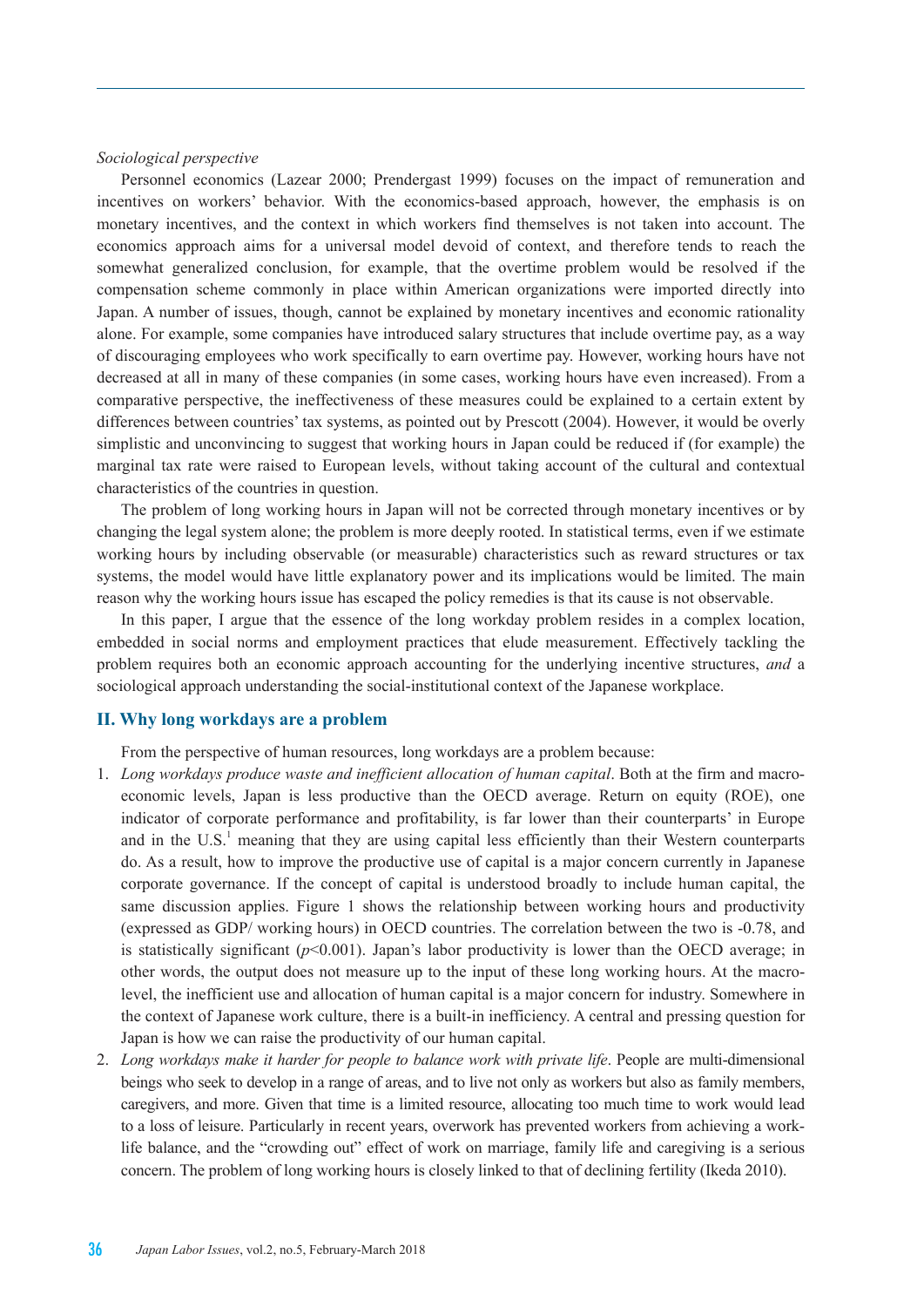

*Source*: OECD statistics, stats.oecd.org, 2015.

**Figure 1. Relationship between working hours and productivity**

3. *Long working hours impedes the advancement of diversity*. A main assumption underlying Japanesestyle employment practices was a traditional division of labor between the sexes whereby market work became a male domain while family and nonmarket work was left to women (a point we return to below). In a man-centered corporate culture, long workdays became the norm and an indicator of loyalty and commitment to the company. With women's greater participation in market work, however, this old division of labor between men and women is becoming untenable. Work practices premised on long workdays and overtime are increasingly problematic because they inhibit women's participation in the labor market.

Similarly, long workdays also marginalize foreign workers in the labor force. As globalization progresses and competition for human resources intensifies, superior talent will forgo employment in Japan if there is a significant disparity between the Japanese conventions and global norms. The result of one survey suggests that long working hours are the biggest reason why foreign students in Japan do not wish to enter Japanese companies.<sup>2</sup> In light of its looming labor shortage, Japan should be doing all it can to attract and retain the talent it is developing. Hence it is tragic that long working hours obstruct participation in the labor market by foreigners who receive their education in Japan and aspire to work in Japan. Correcting the Japanese workday to match global norms is a top priority if we are to attract and retain superior human capital.

4. *Long workdays can stifle innovation*. Research in psychology has shown that abundant ideas and creativity arise when there is a surfeit of time (Carson, Peterson and Higgins 2003). Innovation does not arise in an environment where people are hard at work for long hours. The lack of innovation in Japanese companies is regarded as problematic, but a relaxed work style in which there is time to stand back and think, rather than being singularly devoted to work, may itself provide a solution to this problem.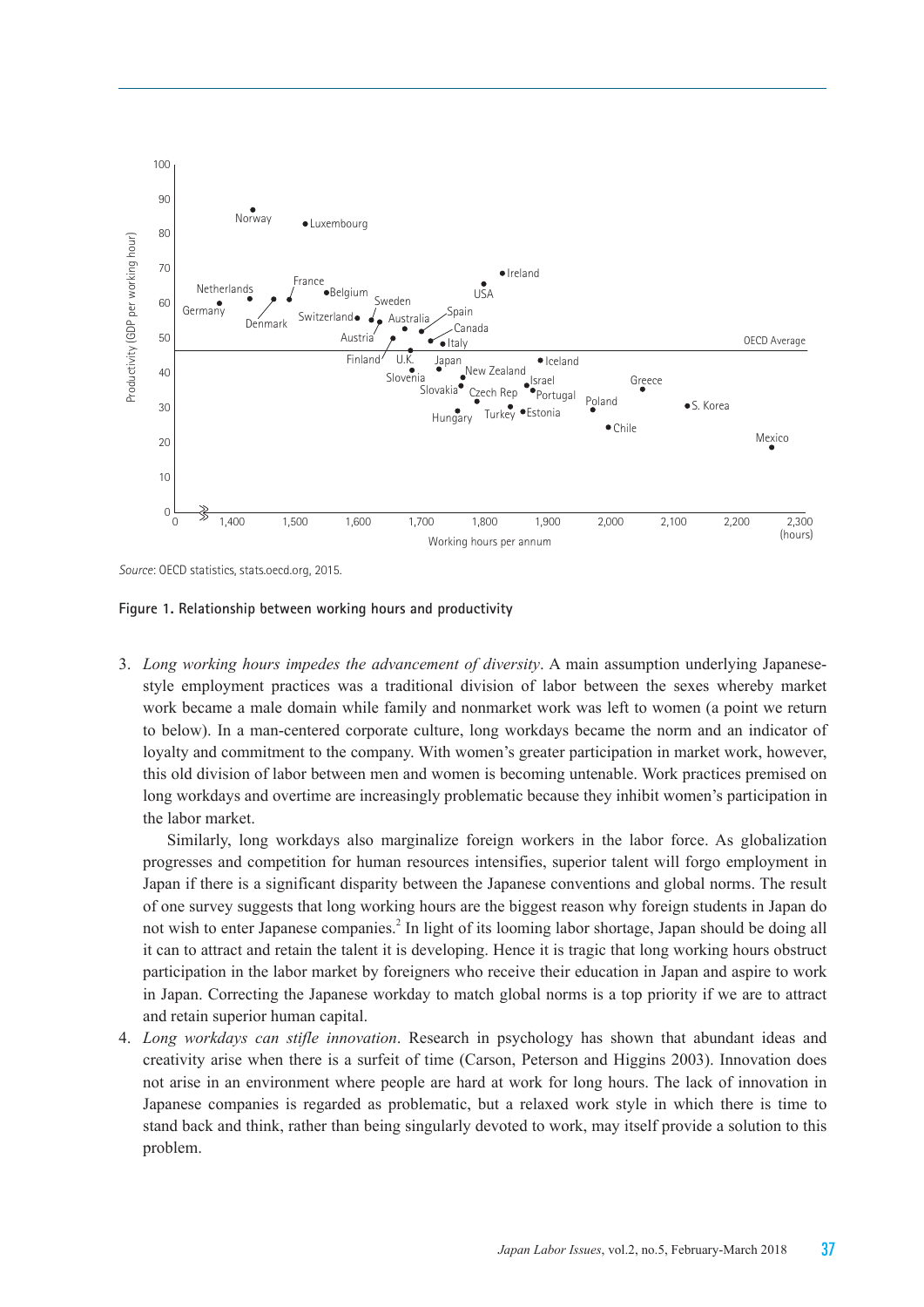

*Source*: Data for total annual working hours are from 2015 OECD statistics, and for happiness indicators are from *World Happiness Report 2015.*

#### **Figure 2. Relationship between total annual working hours and happiness**

5. *Long working hours have a negative impact on health and wellbeing*. Continuously working long hours has been shown to cause both physical and mental stress on a significant scale, and to be detrimental to health (Ogura 2007; Yamamoto and Kuroda 2014). There is also evidence of a negative correlation between long working hours and subjective wellbeing. In their study of happiness among German workers, for example, Pouwels, Siegers and Vlasblom (2008) found that (1) more working hours leads to higher income, and (2) higher income increases happiness, but that because (3) longer working hours have the effect of reducing happiness, ultimately (2) is offset by (3).

Macro-level data also reveal a negative correlation between total annual working hours and happiness. Based on data from the 2015 *World Happiness Report* and OECD working hour data from the same year, the correlation coefficient between the two was -0.45, which was statistically significant  $(p < 0.01)$ . Figure 2 illustrates this relationship. What is first noticeable is that Scandinavian countries like Norway and Denmark have both short working hours and high levels of happiness. By contrast, happiness levels are relatively low in South Korea and Greece, where annual working hours exceed 2,000. If we exclude exceptional cases like Mexico, where working hours are long but happiness is high, we can generally confirm a negative correlation.

#### **III. What causes long workdays?**

The Japanese employment system is best described as a cluster (or bundling) of complementary institutions whereby its essential parts, such as lifetime employment, seniority wages, job rotation and internal promotion, are bundled together. This complex system has an economic rationality, and an equilibrium is maintained through their complementary and reinforcing relationship (Aoki 1988). Here, I will examine long working hours as a by-product of the complementary nature of Japanese-style employment practices and the cultural characteristics underlying these.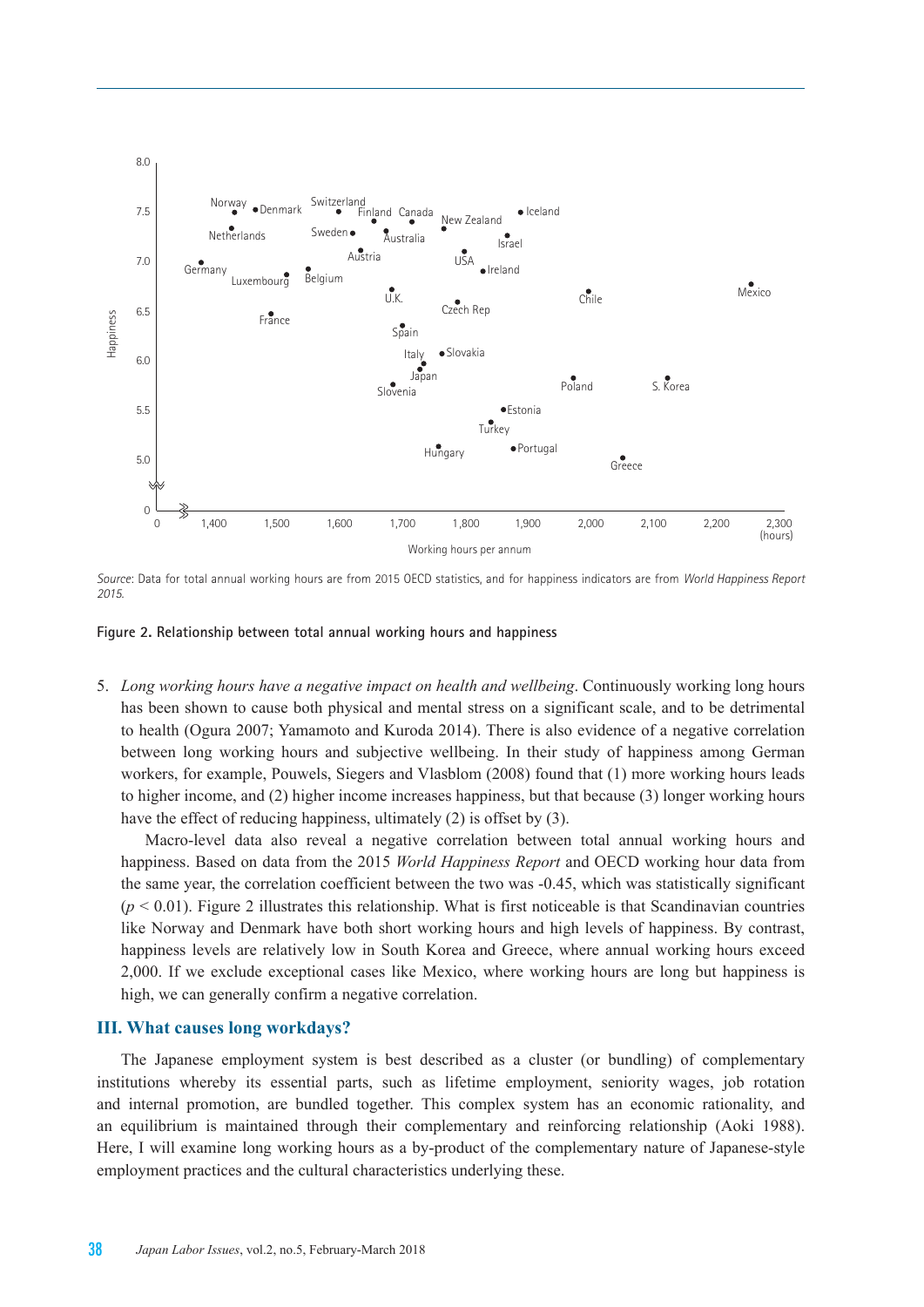#### **1. Japan's input-oriented society**

If "output = input  $\times$  productivity," input is represented by some unit of labor, such as the number of workers and working hours. Output may be raised by increasing input, productivity, or both. Until now, output has been raised by increasing working hours, i.e., by increasing input. By now, however, it is becoming difficult to increase working hours longer than they currently are, and if anything there is pressure to decrease working hours. The recent trend is to advocate "a shift from quantity to quality of work" — a transition of the focus of work from input to productivity.

Long workdays are a symbol of an input-oriented society. Under seniority-based pay, one of the pillars of the Japanese employment system, wages rise automatically in accordance with years of service. Rather than output and performance, this system rewards input in the form of commitment and loyalty to the company. In fact, research by Kato, Kawaguchi and Owan (2013) using internal company data has demonstrated a positive correlation between the number of working hours and the probability of promotion. In research by Ono (2007) using the dataset *Working Persons* 2000 (Recruit Works Institute), regular employees in Japanese companies most frequently cited working hours and years of service when answering the question "What are the main factors that increase or decrease your pay (monthly salary)?" By contrast, the most common responses by regular employees working for foreign companies (in Japan) were individual ability, performance, and outcomes. Clearly, the former responses are input-oriented, while the latter are focused on output and productivity.

Another reason why the input-oriented wage system took root is that input (in the form of working hours and years of service) is easier to observe than is output. As explained in Lazear (1986), "piece rate" or performance-based pay is a remuneration system in which output and pay are synchronized. On the other hand, "salary" refers to a remuneration system in which an amount is paid in accordance with effort or other input, and is not directly linked to output. Lazear (1986) further explains that (fixed) salaries are more often observed when output is difficult to measure, and results-based pay when the output is easy to measure. So, pay levels based on input for white-collar professionals whose output isn't easily measured, as in Japan's "*salari-man*" (salaried worker), is consistent with Lazear's theory.

Recent years have seen a shift from seniority-based to merit-based pay systems, particularly among large corporations. Most companies have introduced a hybrid system combining seniority-based and meritbased pay systems in one form or another, and wage structures based on seniority alone are becoming the minority.<sup>3</sup> The biggest factor slowing full introduction of merit-based systems in Japan is the problem that "their evaluation standards lack objectivity and fairness."<sup>4</sup> Under a results-oriented system, outcomes have to be shown using quantified, objective indicators, rather than the vague input of "working hard." Companies are still developing ways to establish better evaluation metrics for salaried workers.

#### **2. More signaling, less human capital**

Human capital theory informs us that workers invest in human capital to raise their own productivity. This neo-classical theory assumes complete and symmetric information: In the labor market, individual workers are aware of their own market value and demand a market wage that matches the value of their human capital.

If workers invest in themselves, they acquire general skills, but if a company invests in workers, they acquire firm-specific skills. A characteristic of Japanese workers is their preponderance of firm-specific skills. Compared to general skills, firm-specific skills are less marketable and less portable. A higher share of firm-specific human capital (relative to general human capital) leads to lower worker mobility and at the aggregate level, a labor market characterized by less fluidity. At the same time, because firm-specific skills are "embedded" in companies, their market value is unknown (in theory, the market value of firm-specific skills is zero). The low fluidity of Japan's labor market is due largely to workers' lack of understanding of their own market value. Many Japanese workers simply "do not know how to change jobs" (Ono and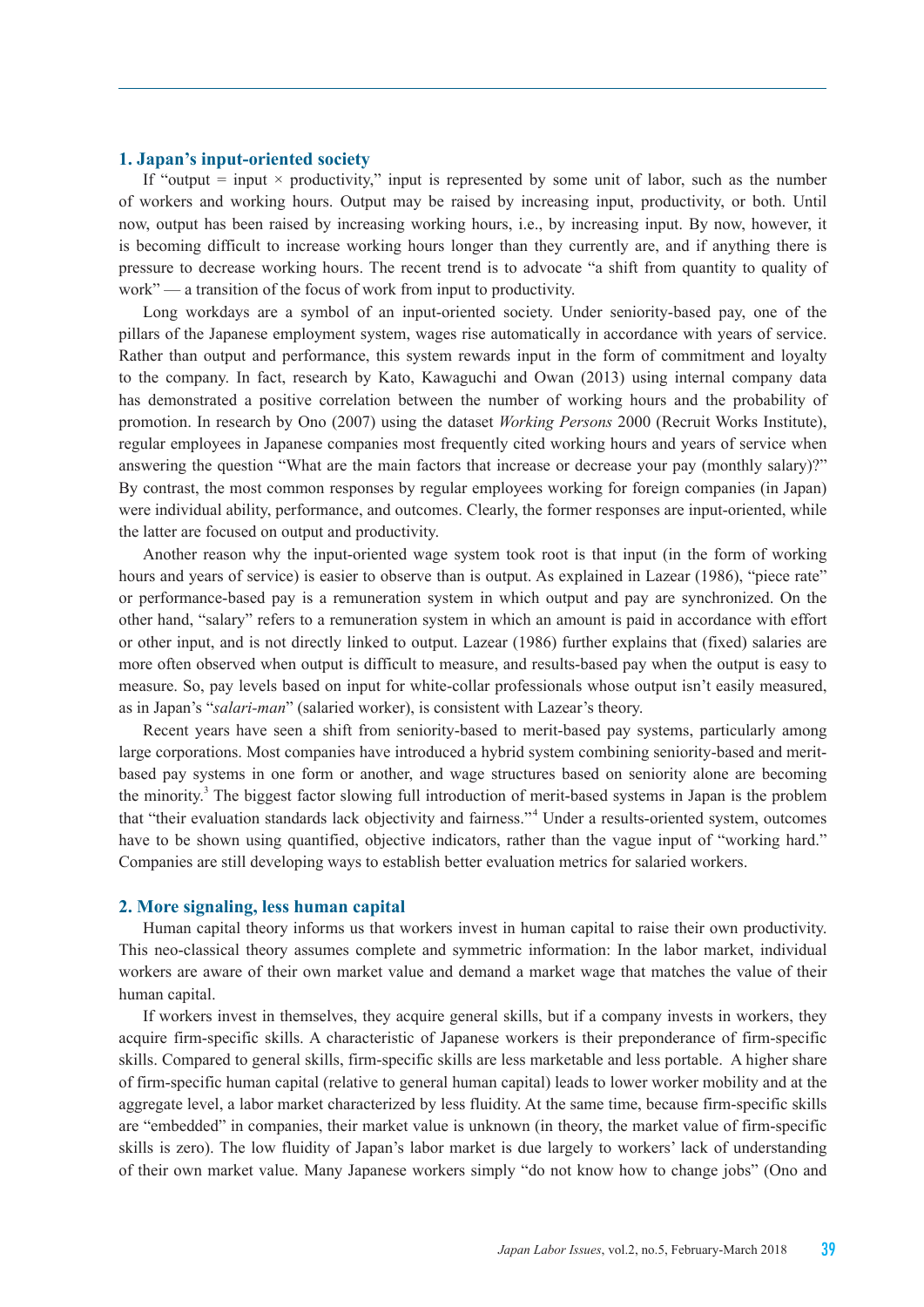Rebick 2003).

Even if individual workers had an accurate sense of their own market value, Japan's labor market would not necessarily operate according to economic theory. To inform others of our own market value, we need to sell (or market) ourselves directly and provide information appealing to employers. But the Japanese have an aversion to direct communication and self-promotion, and tend to be unduly modest when describing their own merits and strengths. Instead, they adopt a passive attitude and tacitly assume that others will know their merits. In other words, the labor market posited by human capital theory, in which workers compete against each other for better working conditions based on their market worth, may be a setting that is too direct for the typical Japanese worker.

When information between workers and companies is incomplete or asymmetrical, there is a stronger tendency to use signals corresponding to productivity rather than human capital. A classic example is the use of educational credentials in the job market. A stronger educational credential acts as a stronger signal for higher productivity than does a weaker credential, and therefore weighs heavily for Japanese companies when hiring. This less direct channel for conveying one's merits may be better suited to the Japanese character.

If an evaluation system is based on input, there is an incentive to increase input. In workplace environments where signaling is important, workers try to strengthen signals that show how much effort they are making, rather than increasing their own productivity. In particular, "*ganbaru*" or "working hard" has been called a behavioral trait symbolic of the Japanese (Amanuma 1987). Steger (2003) explains that the Japanese have an abnormal obsession with "*ganbaru*," and that rather than achieving results through effort, the act of exerting effort in itself is highly prized. This reinforces the tendency to judge a poor outcome as arising not from a lack of ability but from a lack of effort, meaning that workers immerse themselves exclusively in their work (or are expected to do so) until they achieve the desired results. The appearance of sacrificing leisure time to devote themselves to their work without giving up is taken to symbolize "self-sacrifice," and is understood as a signal indicating loyalty to the company and motivation to work (Nemoto 2013; Tsuru 2010). Moreover, a corporate culture that emphasizes teamwork, as Japan does, also makes it difficult to measure individual contributions with precision, and increases the dependence on signals.

There is plenty of evidence that signals of input are valued in the Japanese work environment. As stated above, the fact that working hours and years of service are more highly valued than individual ability, performance, or output is proof of this. Much of this evidence comes from awareness surveys. In the "Individual and Company Surveys on Work-life Balance" conducted by the Cabinet Office in 2014, for example, workers were asked about their impression of "people who work overtime," from the perspective of superiors and coworkers. The most common responses indicated "positive impressions" exemplified by "people who work hard" or "people with a strong sense of responsibility," far exceeding the "negative impressions" of "people who work too slowly" or "people who want to earn overtime pay." As this clearly shows, the social notion that overtime = working hard = virtue is still strongly rooted in the Japanese psyche.

An interesting factor inhibiting the reduction of overtime may be a concern that overtime is seen as a positive signal, while returning home on time is seen as a negative signal. Similarly, the conspicuously low rate of taking paid leave and (men's) childcare leave in Japan probably has arisen because taking time off *in itself* is seen as a negative signal, regardless of how (or whether) taking time off affects outcomes.

The company version of the Cabinet Office survey mentioned above also included a question about workers who go home on time. Specifically, when asked about the personnel evaluation of workers who "hardly ever work overtime or come to work on days off, but finish their work on time and go home," 74% of companies responded that this is "not taken into consideration in personnel evaluation."

In other words, there is a wide discrepancy between workers and companies in their perceptions on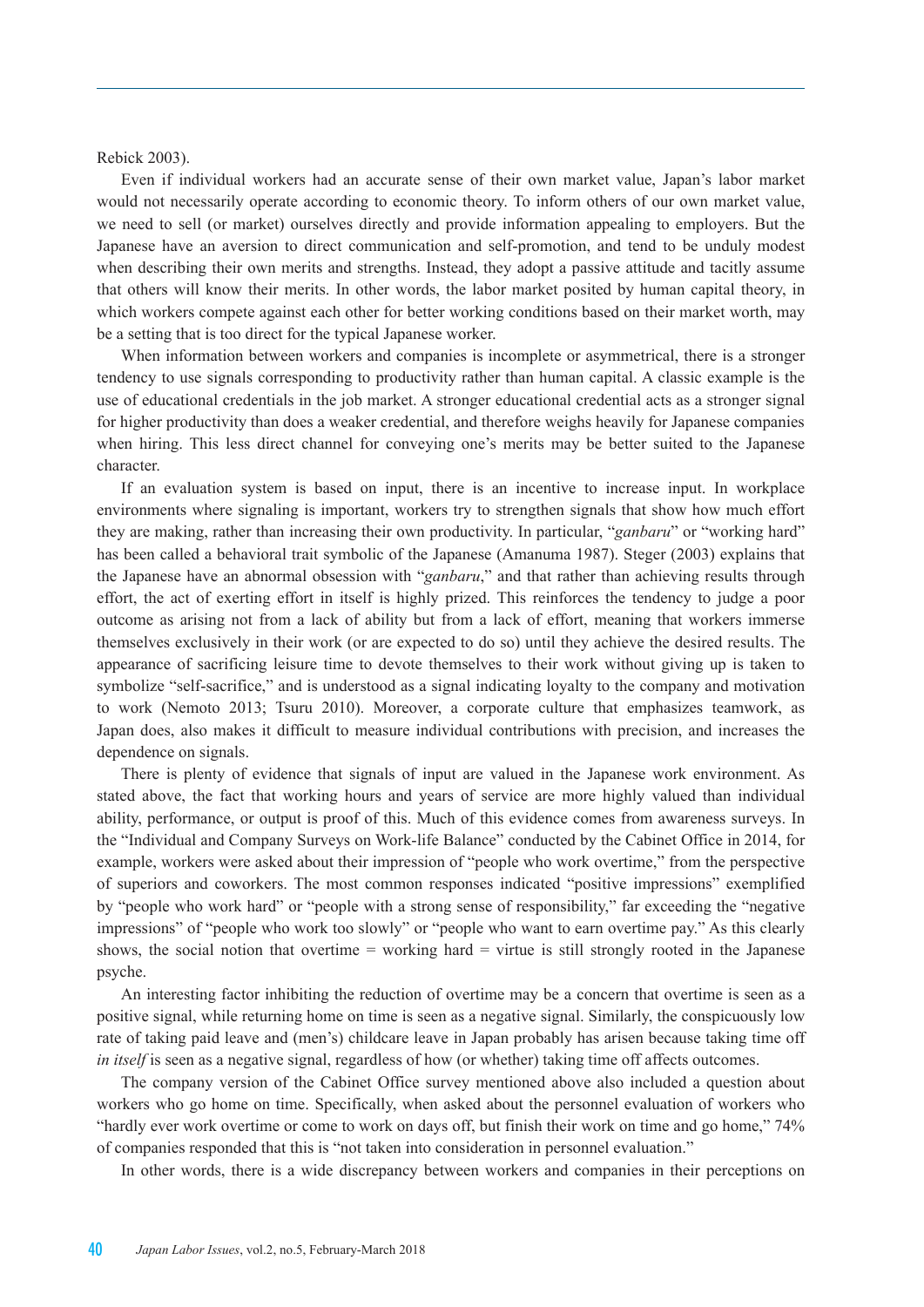working hours and evaluation. Since workers assume that input is valued, there is little incentive to reduce working hours. Conversely, companies deny the input-based approach and take the position that working hours and personnel evaluation are unrelated (however, this position is sometimes contradictory, as will be discussed in section 6 "Gender division of labor" below). And as long as workers continue to value overtime as a virtue, the gulf between workers and companies will remain unbridged and the problem of long working hours will not be resolved.

A theme related to signaling is also found in the research by Steger (2003) on "dozing" (*inemuri*). The sight of the Diet members openly dozing off during live TV broadcasts is a phenomenon unique to Japan. Why is dozing so tolerated in Japan, not only in the Diet but also in public transportation, classrooms, and meetings? Steger explains that in a country that values "*ganbaru*" and "working hard," dozing is regarded as proof that a person is tired from working too hard. In other words, dozing is a signal of loyalty and diligence, and is regarded as an act that is not necessarily detrimental. Dozing is a by-product of the input-orientation that values effort; this must result from a unique behavioral trait of the Japanese, i.e. a combination of "*ganbaru* = working hard" with "*amae* = presuming the indulgence and dependence of others." But while dozing certainly could act as a signal conveying commitment, it obviously also has a negative impact on productivity. In a corporate culture where productivity is prioritized and *amae* or selfindulgence is seen as a weakness, dozing will not be tolerated. It will be seen as lacking attention and seriousness, and could easily be construed as a negative signal.

The sight of people immersed in their work may be pleasing to employers, but if the employees work to the point of sleep deprivation, their productivity per hour will decrease due to diminishing marginal product. In an international comparison of sleeping hours (2009 OECD data), the countries with the fewest hours were South Korea (7 hours 49 minutes) and Japan (7 hours 50 minutes). This was a whole hour less than France, the country with the longest sleeping hours (8 hours 50 minutes). On the other hand, productivity is by no means high in Japan and South Korea; that of France is higher (Figure 1) (interestingly, France is also higher than Japan and South Korea in terms of happiness — see Figure 2). While there is no strong correlation between hours of sleep and productivity, Japan's productivity (during the day) might rise if hours of sleep (at night) could be increased. It might even be effective to introduce scheduled time for dozing, as some companies are doing.

#### **3. Group awareness and hierarchical relationships**

In Japan, many employees worry about the atmosphere in the workplace even after finishing their work, or are reluctant to go home because their boss is still in the office. One downside of Japanese society is that group awareness can be overly dominant and hierarchical relationships too rigid. The custom of "*tsukiai zangyo*" (collective overtime), whereby going home on time makes people feel badly vis-à-vis their coworkers could be a uniquely Japanese phenomenon.

In a labor market where results and productivity are evaluated properly, there is no value in emitting signals that indicate effort or working hard. In European and American labor markets, where the introduction of results-based evaluation has a longer history, the perception of overtime as a virtue is much weaker; instead, there are strong incentives to finish work quickly and go home early. According to empirical research by Yamamoto and Kuroda (2014), in fact, Japanese employees returning from business assignment in Europe work significantly fewer hours than before their assignment overseas, even when changes in the volume of work and economic environment are controlled for. The authors explain this as the peer (or neighborhood) effect, whereby individuals adjust their behavior in response to their surroundings. In other words, Yamamoto and Kuroda established empirically the level to which Japanese workers are sensitive to the immediate work environment. The interview survey also reconfirmed that long working hours, perceived positively in Japan, are not valued highly in Europe. This very interesting finding reveals a blind spot in Japanese-style work practices, once exposed to the outside.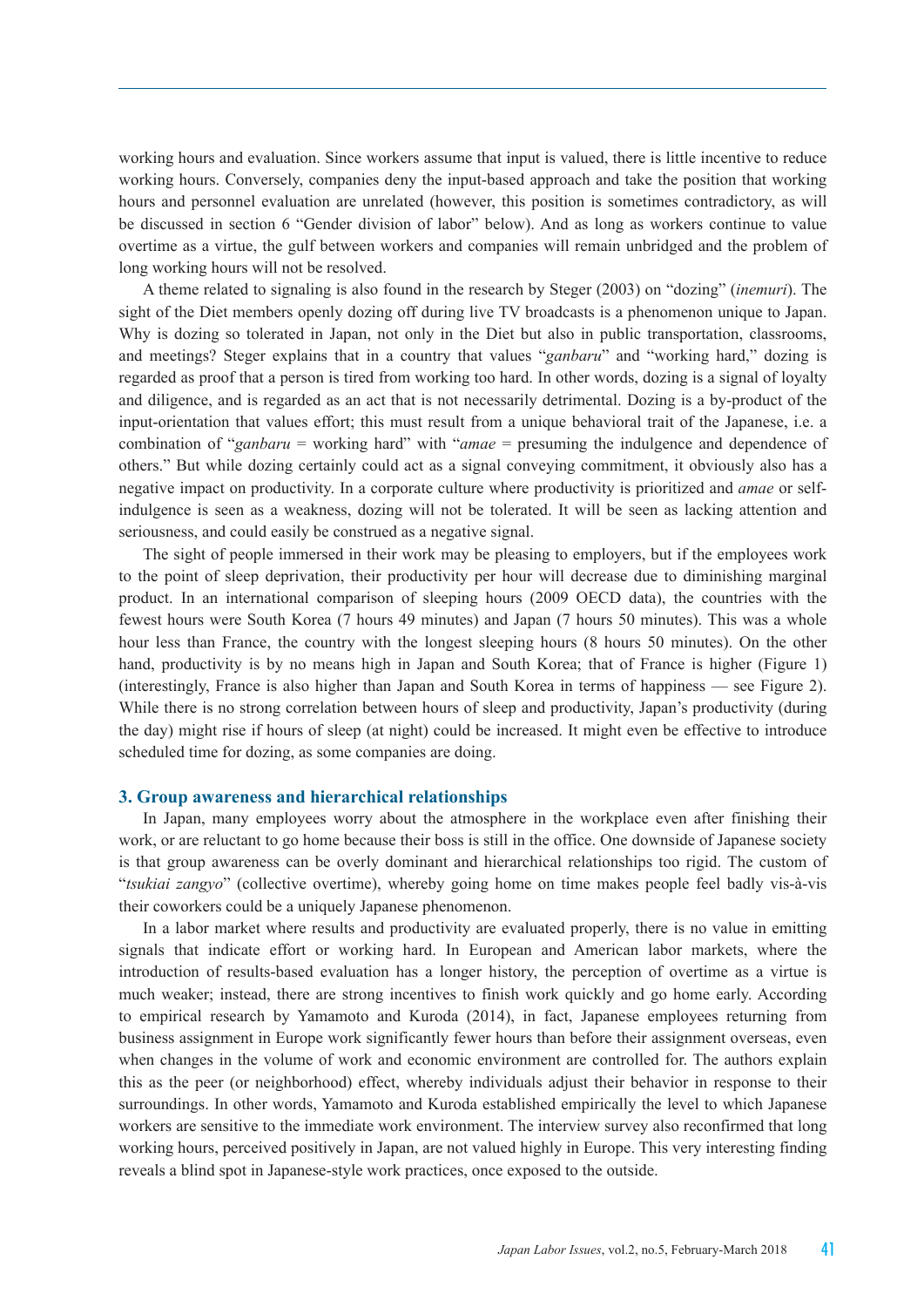# **4. Internal labor market**

In an internal labor market that assumes a long-term employment relationship, employees are trained and staffing needs filled internally, without the company depending on external sources. Employees rise through their organization internally in an upward spiral through job rotations in various divisions of the organization. Because employees' job descriptions are not clearly defined, they respond flexibly to these varied job assignments within the company.

The lack of clear boundaries between job descriptions also means that there is little specialization and division of labor within these companies. Rather than creating groups of experts in which individual workers specialize according to their comparative advantage, the internal labor market setup creates generalists who can handle a wide range of jobs. And because staffing needs are met internally as the need arises within the organization, the range of employees' responsibilities can expand without boundaries.

Education and training by Japanese companies is heavily weighted toward firm-specific rather than general skills, and is often conducted internally. The classic example of this is on-the-job training (OJT). OJT usually takes the form of a senior employee instructing a junior, meaning that at least two employees are tied up at any one time. In a 2005 survey by the Japan Management Association, the reasons given for the need to work overtime included "because I am training a junior employee" and "because I am in charge of instructing and training non-regular staff" (Sato 2008). Although researchers have not accurately ascertained the proportion of working hours allocated to training and guidance, the share is not negligible. Undoubtedly, this gradual swelling of work that is not directly related to core duties or functions is another contributor to long workdays.

#### **5. Ambiguous job descriptions**

Let's look closer at ambiguous job descriptions as a cause of long workdays, in their own right. The implicit nature of Japanese employment relationships is very different from the explicit nature of Westernstyle employment relationships. In an implicit contract, the job description and range of responsibilities are not clearly defined, and any directive from the company must be followed even if the tasks involved are not directly related to one's job. The examples are countless — the young employee sent out to reserve space for the cherry-blossom-viewing party in the springtime, university faculty assigned to proctor college entrance examinations, bilingual employees asked to accompany a superior as an interpreter, and so on. This practice is regarded as normal in Japan, but from the perspective of other cultures, it isn't.

In the Japan-Europe comparison mentioned above, Yamamoto and Kuroda (2014) assert that the practice of clearly defining job descriptions in European workplaces makes it difficult to assign locallyhired staff to unspecified tasks. In employment relationships governed by explicit contracts, workers can deny requests that fall outside their delineated responsibility. But in employment relationships governed by implicit contracts as in Japan, with its rigid hierarchical relationships and strong group consciousness, the dominant culture makes it hard for anyone to refuse when asked to perform a task, however irrelevant to one's core function.

Take schoolteachers as an example. According to a 2013 OECD survey, junior high school teachers in Japan worked 53.9 hours per week, far exceeding the OECD average of 38.3 hours. If we then look at the breakdown of working hours, time allocated to classroom teaching accounted for 33%, lower than the OECD average of 50%. In other words, a mere third of schoolteachers' labor is allocated to teaching, their main function, while two-thirds are devoted to other work. Yufu (2014) further shows that middle school teachers work more than two hours overtime every day, and that about 10% of them work at least 15 hours overtime per week. In her research, teachers list attending meetings, preparing materials, or leading extracurricular clubs on weekends as the main causes of overtime work.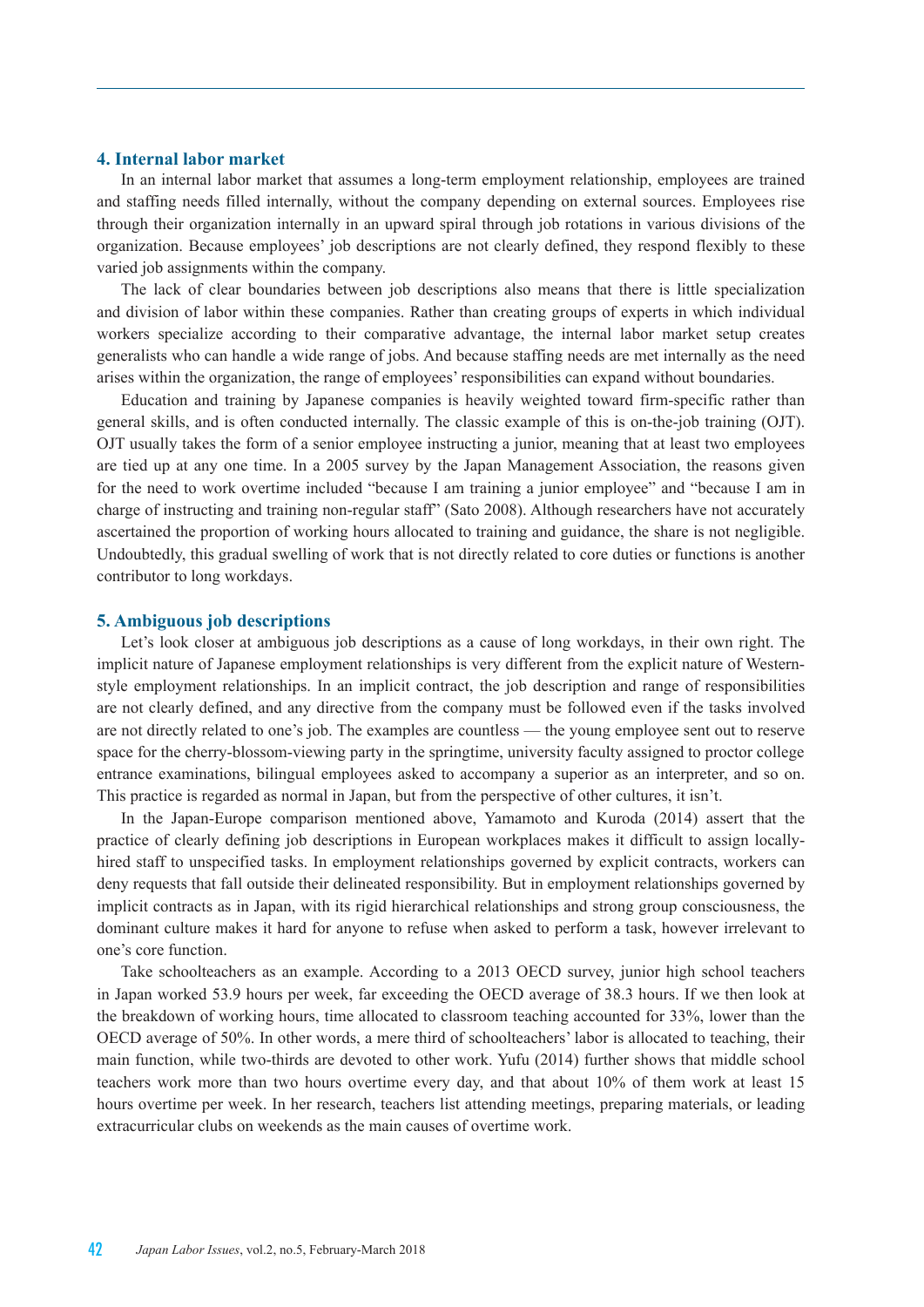#### **6. Gender division of labor**

A representative feature of Japanese-style employment practices is seniority-based pay, a compensation system originally premised upon "sustenance of a reasonable standard of living that includes workers' families" (Ishizaka 1973). The original idea was that the salaries paid by companies were to support workers' families, and the amounts were high enough for only one spouse to work. This led to a division of labor between the sexes whereby men devoted themselves to work and women to the home. As such, Japan's postwar division of labor between the sexes and its employment practices are highly complementary and inseparable in nature; neither can be discussed in isolation from the other.

The economic boom era firmly set this division of labor into place. Social values supporting the division of labor became fixed, and the image of the man devoting all his energy to his work while the woman protected the home and raised the children became idealized and romanticized.

The traditional division of labor defines and distinguishes "masculinity" and "femininity." Deviating from those predefined gender roles signifies status inconsistency, causing conflict with social perceptions. As argued by Taga (2011), the salaried worker as the standard model for the Japanese is not a model of "femininity," but of "masculinity." The general custom was that the wife worked only when the husband's income alone might not be enough to sustain an "average" family life, and even then, only to an extent that would not get in the way of her home responsibilities (Taga 2011: 22). The related systemic features persist. Under today's tax code, the wife forfeits her spousal deduction if her annual income exceeds a certain amount. This tax scheme reflects the social concept of "the wife working as long as there is no interference" (Taga 2011) and reinforces the traditional division of labor between the sexes.

In many countries, there is a certain asymmetry in the way society views long working hours by men as opposed to women. In Japanese society, where the image of immersing oneself in one's work defines masculinity, and "working hard" and "not giving up" are regarded as virtues, men working long hours are acting consistently with expectations. Conversely, men finishing their work promptly and going home "earlier" is not consistent with the conventionally favorable image, and could make a negative impression on others. One hears anecdotes of men who could leave work on time, but say they "don't want to go home."<sup>5</sup> Women, however, who put in long workdays are regarded as "working just as hard as men," and this perspective shows that such behavior is not consistent with women's traditional gender roles.

In the aforementioned research by Kato, Kawaguchi and Owan (2013) using internal company data, they confirm firstly that there is a positive correlation between working hours and the probability of promotion, and that there is a significant disparity between men and women in this correlation. Specifically, there is no gap between men and women at annual levels of working hours up to 2,200, but beyond this number, the probability of promotion for women significantly exceeds that of men, ceteris paribus. The authors explain that long working hours for women are more highly evaluated than those of men because they send stronger signals of commitment: the perception is that burdens of housework and parenting have not affected these women's performance on the job.

Nemoto (2013) gives a detailed portrayal of the context of Japanese male-centered workplaces, based on interview surveys. Long working hours are seen as a sacrifice to the company, and women are criticized as disloyal if their time commitments are not on par with the men's. Many women drop out because they cannot keep up with the time demands of the male-centered work culture. From interviews with female employees, on the other hand, Nemoto points out that the Japanese work culture offers women a way to "opt out." Some female employees explain that, if anything, men's careers are more constrained because men cannot opt out, and that they sympathize with men because most continue to work long hours until they retire.

Incidentally, evidence of gender asymmetry in long working hours has also been reported in Western countries. For example, Cha and Weeden (2014) revealed that 10% of the gender wage gap in the U.S. could be explained by the gender difference in rates of participation in long working hours. The rate for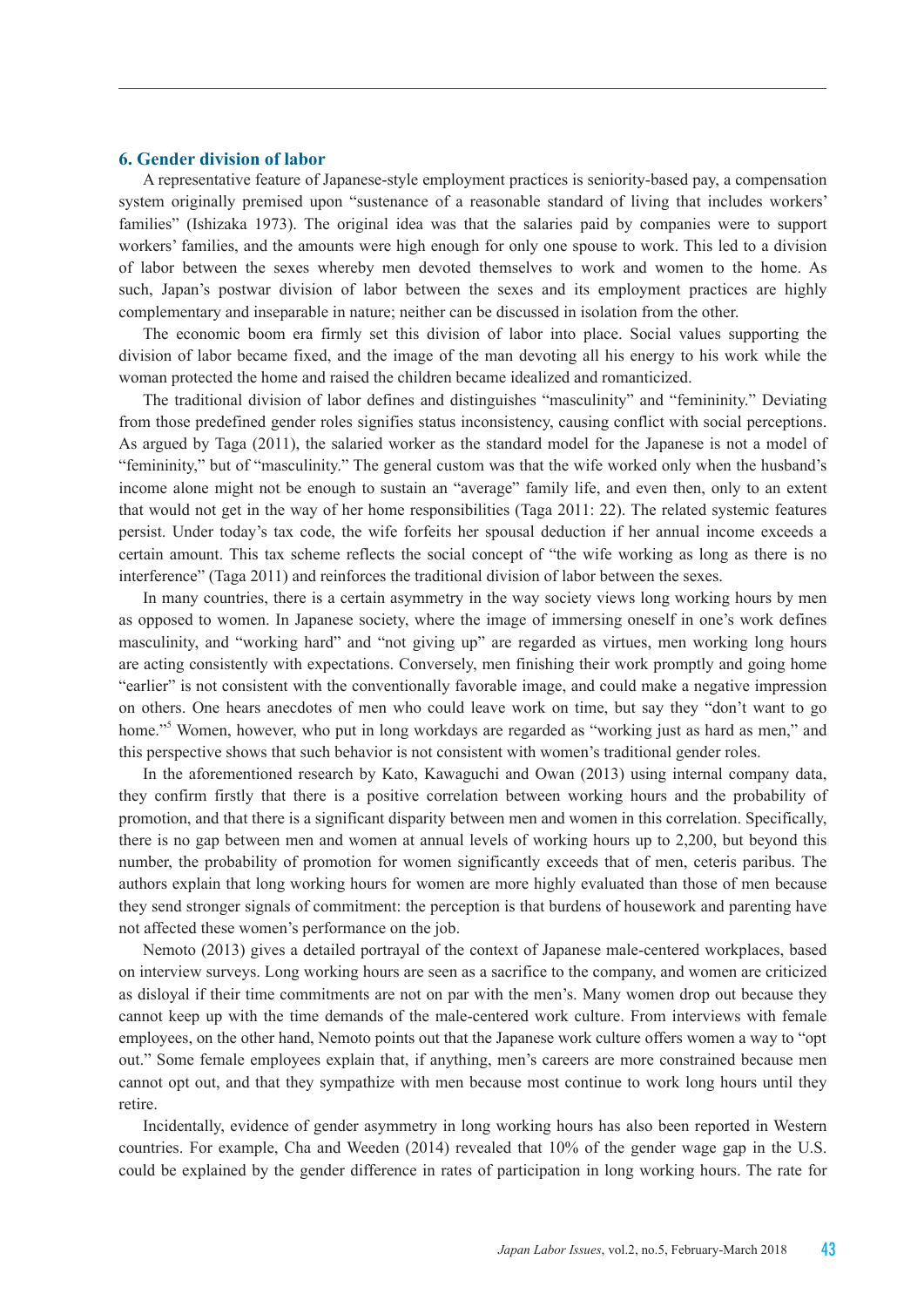women is inevitably lower, due to the weight of their housework burdens. In terms of career building, men have an advantage in that they can commit themselves fully to their work. In another study on dual earner households, Cha (2010) revealed that, while the wife's probability of quitting her job rises as the husband's working hours increase, the reverse does not hold true. Hewlett (2002) put the spotlight on gender asymmetry in elite formation in the US elite women in the U.S. have to choose between a career and their family at some point, but men can continue their careers without any particular constraint. Hewlett explains that, because women cannot commit themselves to their work to the extent that men can, sooner or later they drop out of the elite career track.

Liff and Ward (2001) focused on gender asymmetry in the promotion structure of UK banks. Long working hours have become the norm in banks, and promotion is determined by whether or not the employees can do them. Female employees who have responsibilities at home cannot keep up with the culture of long working hours and are therefore disadvantaged in terms of promotion. In banks where the custom of long working hours is very strong, women fear that even asking about the possibility of shorter working hours would be interpreted as a lack of commitment, and so choose to say nothing. Raising children means giving up their career track in these UK banks.

Research from Sweden by Albrecht et al. (1999) shows that workers who take childcare leave earn less than those who don't. They go on to show that this "childcare penalty" is larger for men than for women. The phenomenon of wages falling when a career is interrupted has conventionally been explained as a depreciation of human capital. However, the authors explain that the childcare penalty for men is due not to human capital depreciation but to signaling. In the labor market, male workers who take childcare leave are seen as being less committed to their work, while those who don't take leave are more strongly committed, the latter being rewarded with higher wages. This is very interesting research which exposes the fact that even in a gender egalitarian society such as Sweden, there is evidence of gender asymmetry leading to wage inequality.

Reducing long working hours is going to require a major realignment of the traditional gender division of labor. Having been sustained for so long, however, this division of labor will not change quickly. Taga (2011) describes the working environment of salaried workers more recently as "a clash between two conflicting forces, one pulling them in to work, the other pushing them out to their homes" (Taga 2011: 36). Masculinity used to be singularly defined around the concept of work, and the male identity was easy to understand; men were appreciated and enjoyed the praise of their family and peers as long as they worked hard. But men's sphere of responsibility is changing, and boundaries in the gender division of labor are being redefined.

Households with full-time housewives have decreased since 1980, and were overtaken by dual earner households in the 1990s; in 2014, they had fallen to a ratio of 38% of all Japanese households (Ministry of Health, Labour and Welfare statistics for 2015). As more women started to work outside the home, there was growing pressure on men to make a contribution at home. Meanwhile, the "principle of selfresponsibility" symbolized by results-based evaluation has grown stronger, and salaried workers are now being expected to make bigger individual contributions to the company as well. What is new here is that salaried workers now face a conflict between work and home.

### **IV. Conclusion**

In this paper, I have raised the problem of long working hours as a by-product of Japanese-style employment practices and cultural characteristics. The Japanese employment system was once seen as a source of national strength, but now their shortcomings are under scrutiny. The system is harshly criticized as an obsolete system, out of touch with the demands of today's changing labor market and demographics.

In 2015, there was a TV drama called *Shitamachi Roketto* (Downtown Rocket). This was a dramatized story about a plan to develop rockets in a small factory, and it carried an interesting catchphrase: "The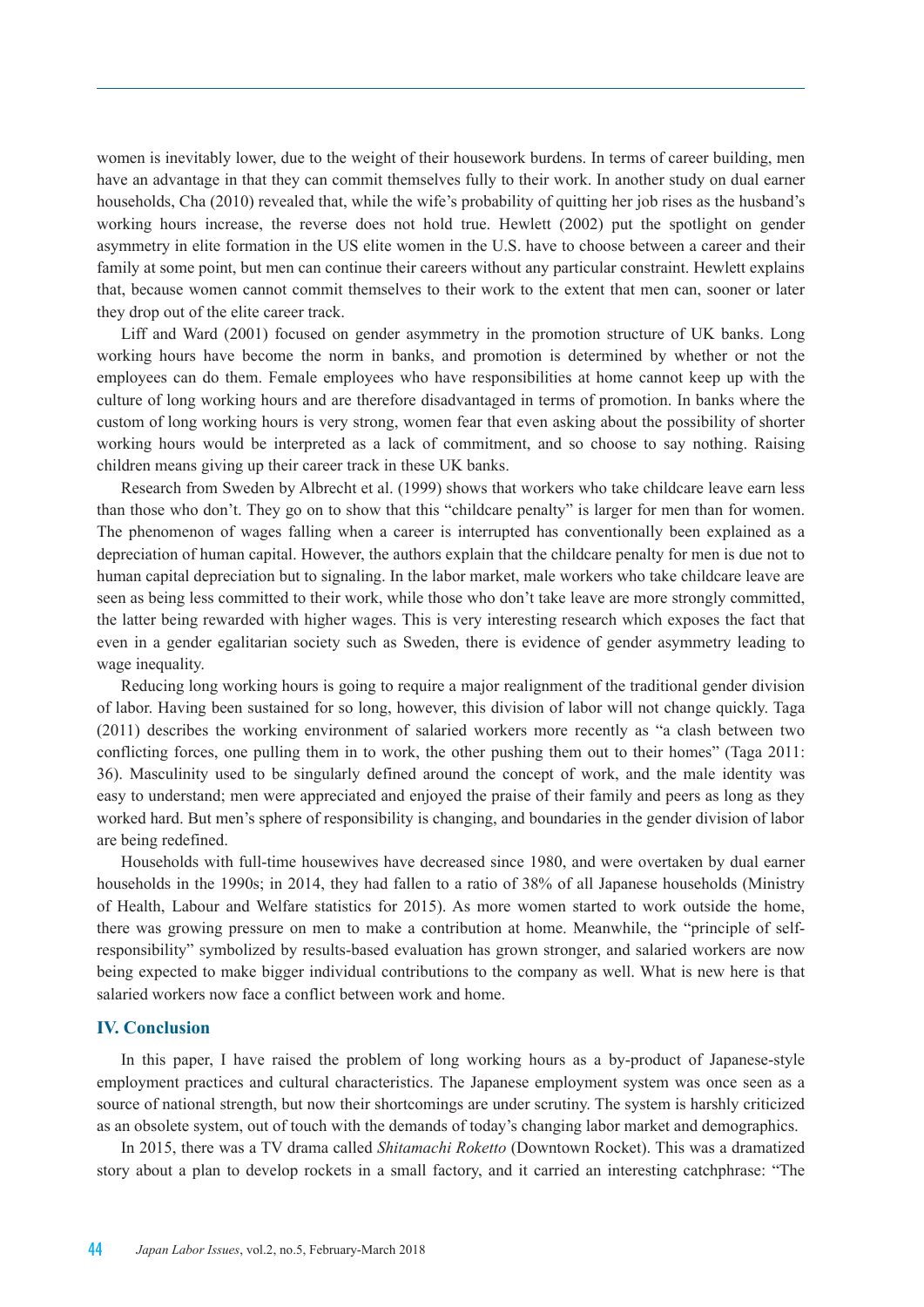story of a man who refused to give up his dream." First, the fact that the story was about a man (not a woman) emphasizes the fact, as stated above, that work lies in the man's domain, and that the image of a man thoroughly immersed in his work is still being romanticized. The image of a hardworking man who refuses to give up and valiantly continues to do his best appeals to Japanese national culture and values. A scenario in which he rationally takes stock of the situation and gives up his dream is inconceivable. And if he decided to work shorter hours and try to go home on time, he would not look very good. The values that support the popularity of this drama are closely linked to the reason why long workdays persist in Japan.

What lessons can help Japan shorten its workdays? One is to shift the input orientation to an output orientation, but that transition will require specific steps and measures. Let's consider which could be effective in the Japanese context.

1. *Boosting productivity and eliminating wasteful practices should be top priorities*. In the Toyota-style production method, waste is defined as "actions and results that do not add value." Toyota thoroughly researched its manufacturing processes and identified seven types of waste, including overproduction and excess inventory, which it then eliminated rigorously from its production. The Toyota method subsequently had a huge impact not only on the automotive industry, but also on operations management and production processes across industries, and attracted attention from all over the world. It should be possible to apply Toyota's waste elimination approach to the work and employment practices. It is also worth discussing ways of incorporating artificial intelligence (AI) and robots, which are expected to make daily operations more efficient and improve productivity.

Undoubtedly, there are a lot of built-in inefficiencies in the work styles of Japanese people. In an interview-based study, Yamamoto and Kuroda (2014) were told by one interviewee that Japanese workers "work efficiently to do inefficient things." Work styles that place form above substance, as in the insistence of formality when unnecessary, or in the circular requests for approval and consensus to sign off on particular decisions is taking time away from the core activities. Steger (2003) explains that one reason why dozing is accepted in meetings or during classes is because the Japanese believe presence is important, whether or not the presence is active or passive. This line of thinking must be challenged to eliminate waste and inefficiency.

Konosuke Matsushita made this famous pronouncement: "To work one hour more than others is noble. This is effort. This is diligence. But it is also noble to work one hour less than before, and yet to produce better results." The Japanese have amply shown that they are diligent. But now they must show that they are also productive and can manage their time sensibly. Perhaps the focus could shift to rewarding people for producing the same or better results in a shorter time.

2. *Merit- or performance-based reward systems must be fully implemented*. The majority of companies today have introduced merit-pay in one form or another, but they are mostly combined with the seniority system, and it is unclear to what degree merit-based wage systems are actually functioning.

An ideal merit-based pay system is one in which an individual's output and contribution are evaluated and rewarded fairly, objectively, and accurately. At present, it is hard to say that the system is operating well, as there is much dissatisfaction with the evaluation system. Because the evaluation is judged not on the number of hours worked but on result, input orientation will inevitably shift to output orientation. Along with this shift, signaling activities that indicate effort and loyalty will lose their value and incentives to increase productivity and produce outcomes will start to operate.

3. *Job descriptions must be clearly specified and specialization established*. A deeply rooted aspect of current work styles is that it is difficult to refuse work not directly related to one's own. Jobs and areas of responsibility need to be clearly specified and job specialization created.

One possible measure is to produce work manuals. According to a 2013 survey by the Japanese Trade Union Confederation, the number one reason why workers were unable to take childcare leave when they wanted to was that "There is no one to substitute for me." This has also been cited as a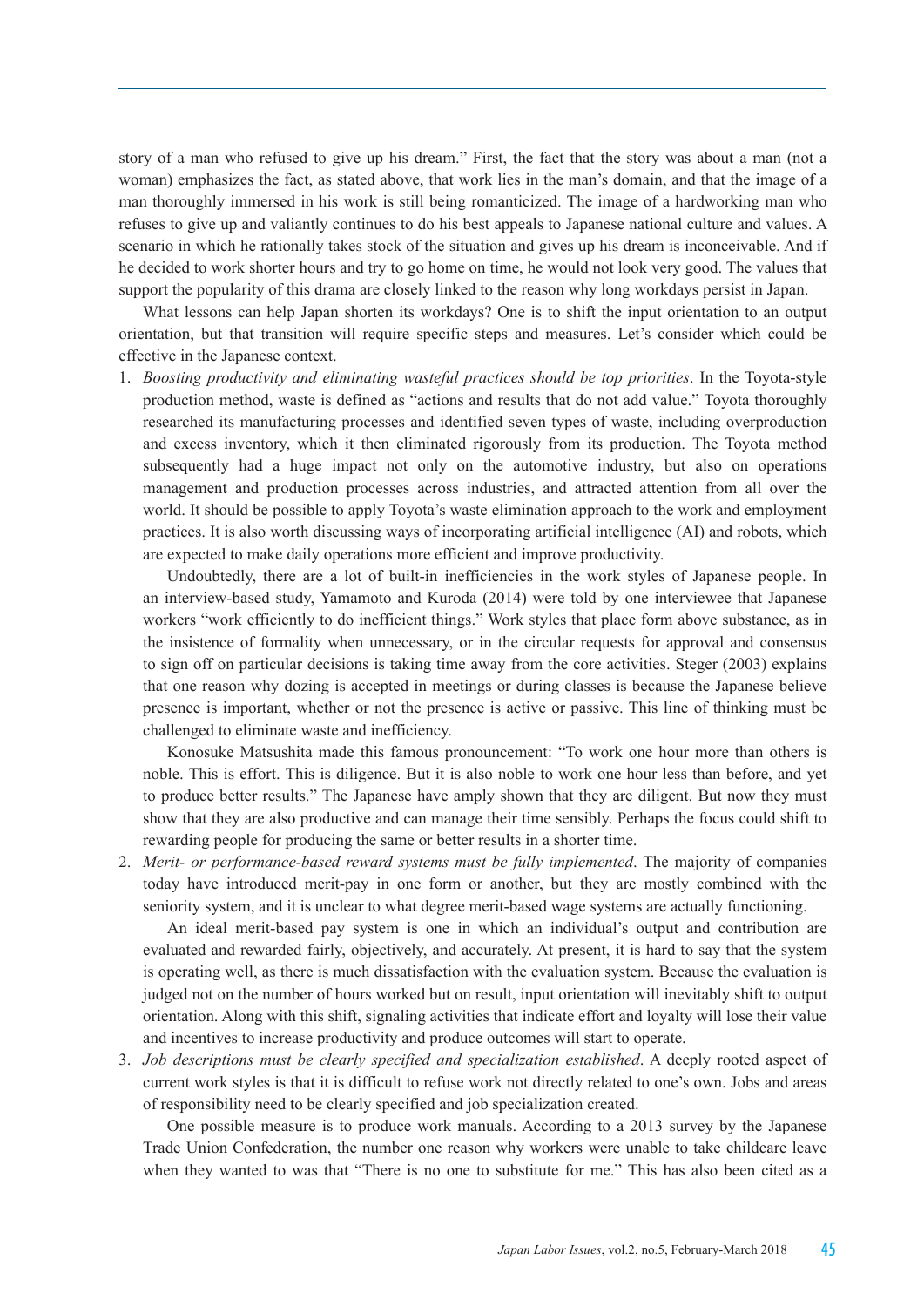major reason why overtime has not decreased, and is purely because work styles depend too much on individuals. If knowhow is embedded in people, they cannot entrust their work to others because they can't explain it properly. As Nonaka (1990) explained in his theory on knowledge creation, what is required is an externalization process whereby "implicit knowledge" is expressed formally, manifested as "formal knowledge" that can be recognized by anyone, and conveyed to third parties. Work environments should help people entrust their work to others, by recording knowledge and knowhow in manuals and sharing them.

Organizations enjoy high productivity when they respect specialization and comparative advantage, allowing individuals to specialize in work according to their talents and abilities. However, inefficiencies abound in organizations that assign even routine tasks unrelated to individuals' specializations. For example, by forcing their faculty — specialists whose core competency should lie in research — to spend two full working days to proctor entrance examinations, universities may economize on costs in the short term because they can avoid outsourcing. But the faculty losing those two days proctoring will have to make them up at some other time, and the opportunity costs are immeasurable.

To reduce working hours, we absolutely must clarify the boundaries of work responsibilities and duties and create systems in which workers can concentrate on their core competencies and therefore, contributions. Some middle schools are starting to reduce teachers' workload if tasks are not aligned with their main responsibilities. For sports, for example, hiring external coaches and experts releases teachers from extracurricular after-school and weekend activities.<sup>6</sup>

- 4. *Organizations must adopt a more top-down approach to shortening workdays*. The reason why subordinates are reluctant to leave while their boss is still in the office is that hierarchical relationships are woven into corporate culture. To break this cycle, bosses must themselves prioritize shorter working hours and offer an example to their subordinates. No reform can be expected of organizations where the bosses themselves always stay late.
- 5. *Improving performance sometimes depends on a paradoxical concept: Instead of working more, workers should place more distance from their work*. A healthier relationship to their work will help employees generate more creativity and innovation. Distancing oneself from a high-pressured environment and initiating a change of tone and pace can lead to richer ideas and more effective, original ways to solve complicated problems (Carson, Peterson and Higgins 2003).

The measures I describe above do not amount to totally dismantling the conventional Japanesestyle employment practices. By no means should we conclude that an American-style labor market with a strong short-term orientation and high labor fluidity would suit Japan. I believe it is possible to preserve the advantages of Japan's approach while addressing the weaknesses. What is undeniable is that Japanese-style employment practices have been formed from the mutual complementarity of its institutions. Tackling the long workdays issue properly will disrupt the old equilibrium; there will be some instability until a new equilibrium settles. Features that have always been regarded as normal will no longer seem so, and this will be painful for individuals and organizations. The changes will be met first with organizational inertia, with considerable resistance from those who benefit most from the status quo.

Indeed, two factors that will complicate reform efforts are the "observable" formal barriers of legislation and financial incentives, and the "unobservable" informal barriers of social customs and cultural characteristics. Formal barriers are easily managed by revising or amending systems. But because informal barriers are unobservable, corrective measures are not easy to design. Informal barriers are more deeply rooted, and are invariably troublesome: Even when reform efforts remove the formal barriers, the problem digs stubbornly in because the informal barriers remain. For example, to reduce overtime, some companies have resorted to turning off the office lights and forcing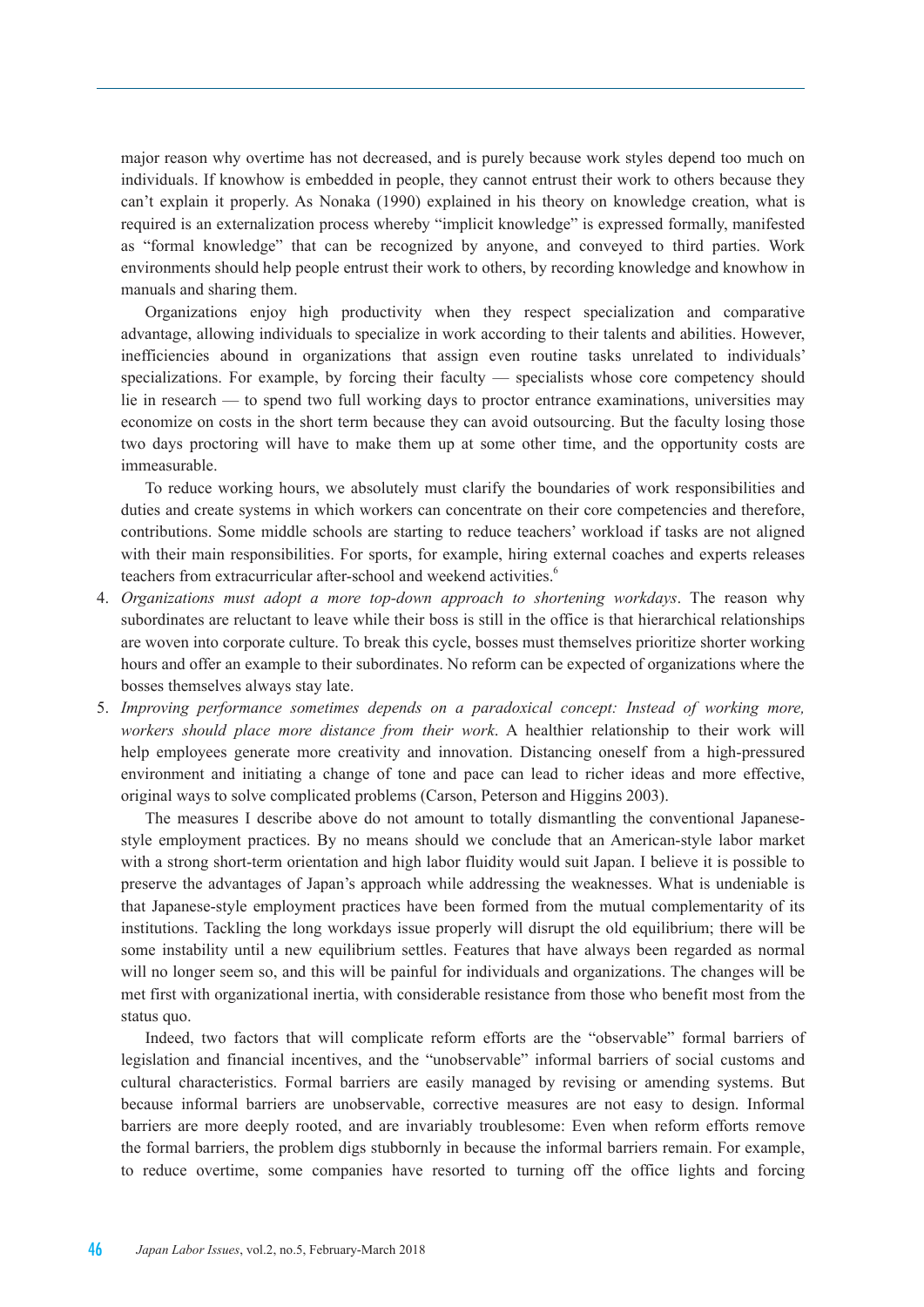employees to leave the premises at pre-determined times. Measures like these may be convenient for management because they are easy to execute, but they are unpopular with employees.<sup>7</sup> This discontent is understandable, as the company is merely transferring the problem from managers to employees, without trying to treat the cause of the problem. To remove informal barriers, though, the cause of the problem will have to be addressed after first "making the unobservable observable" through interview surveys, awareness surveys and the like.

Technological progress has shown that progress works first through hardware and infrastructure development, then through software development. In Japan, the "infrastructure" of work-life balance is gradually being built, and is now close to achieving parity with EU standards. But the rate of childcare leave by men is still less than 10% (as of December 2017). In other words, despite the changes made to the infrastructure, attitudes and awareness (particularly amongst men) have not moved.

It is not only in Japan that change is slow. Dahl, Løken and Mogstad (2014) explain that even in Norway, a country that boasts the world's highest levels of childcare and work-life balance, it took a considerably long time for childcare leave-taking by fathers to become established. Over time, the leave provisions were amended a number of times. Under a system introduced in 1993, the government gave fathers one month's paid leave if they took childcare leave. As a result, the leave-taking rate jumped to 35%, from 3% before the amendment. The rate continued to rise thereafter, reaching nearly 70% in 2006. The authors explain that the sudden increase in the diffusion rate was due to the peer effect. Specifically, they demonstrate that when the brothers or work colleagues of fathers eligible for childcare leave had themselves taken childcare leave, the leave-taking rate by those eligible fathers rose significantly. Norway has a culture of sensitivity to peer opinion, and workers seem to resist taking childcare leave if the leave-taking rate in their own workplace is low. However, the authors show that, as the leave-taking rate rose, hesitation diminished until eventually a critical mass emerged in which the whole setting became better disposed to men taking childcare leave.

This research is richly suggestive for Japan where workers are so deeply sensitive to their peers and to the surrounding environment. At the moment, with the childcare leave-taking rate standing at less than 10%, many eligible fathers initially may resist taking it. However, as the leave-taking rate rises until it reaches the tipping point, the diffusion rate is expected to increase in an S-shaped curve.<sup>8</sup> The day may not be so distant when it becomes the norm for fathers to take childcare leave and the culture's accepted definition of masculinity is revised.

\* This paper is translated from an article commissioned by the editorial committee of *The Japanese Journal of Labour Studies* for inclusion in the special feature "Consideration on the Future of Working Time System" in its December 2016 issue (vol.58, No.677).

#### **Notes**

- 1. ROE in Japan is 5-6%, lower than in the USA (15%) and Germany (10%). *Kigyo tochi de dou kawaru* [What difference does corporate governance make?], Nihon Keizai Shimbun, July 23, 2015.
- 2. Data from the Japan Association for Promotion of Internationalization. *Source*: *Shinjin ryugakusei ga tsukitsukeru "Nippon? No."* [Criticism from new international students: "Japan? No"], Nikkei Business Online, April 1, 2016.
- 3. According to the *2007 White Paper on the National Lifestyle*, 80% of large corporations had introduced performance-based wage systems. Data from 254 listed companies used by Kato and Kodama (2015) show that only a few percent had introduced performance-based wage system in the 1970s, but that it had spread to over 70% by 2012.
- 4. In a survey by the Nihon Keizai Shimbun, Inc., the response rate for "Dissatisfaction with personnel evaluation" was 40%, and the most commonly cited reasons for this were "The evaluation standards are not clear" and "Evaluation is based on the personal likes and dislikes of the evaluators." *Jinji hyoka ni "Fuman"* 40% *"Kijun aimai" de fukoheikan* ("40%" dissatisfied with personnel evaluation; "Standards vague" and sense of inequality) Nihon Keizai Shimbun, March 3, 2015.
- 5. *Zangyo ga heranai no wa ie ni kaeritakunai kara* [Overtime does not decrease because they don't want to go home], Nikkei Business Online, July 19, 2016.
- 6. NHK Ohayo Nihon Digest, *Kyoin no chojikan rodo kaizen ni mukete* ["Toward an improvement in teachers' long working hours],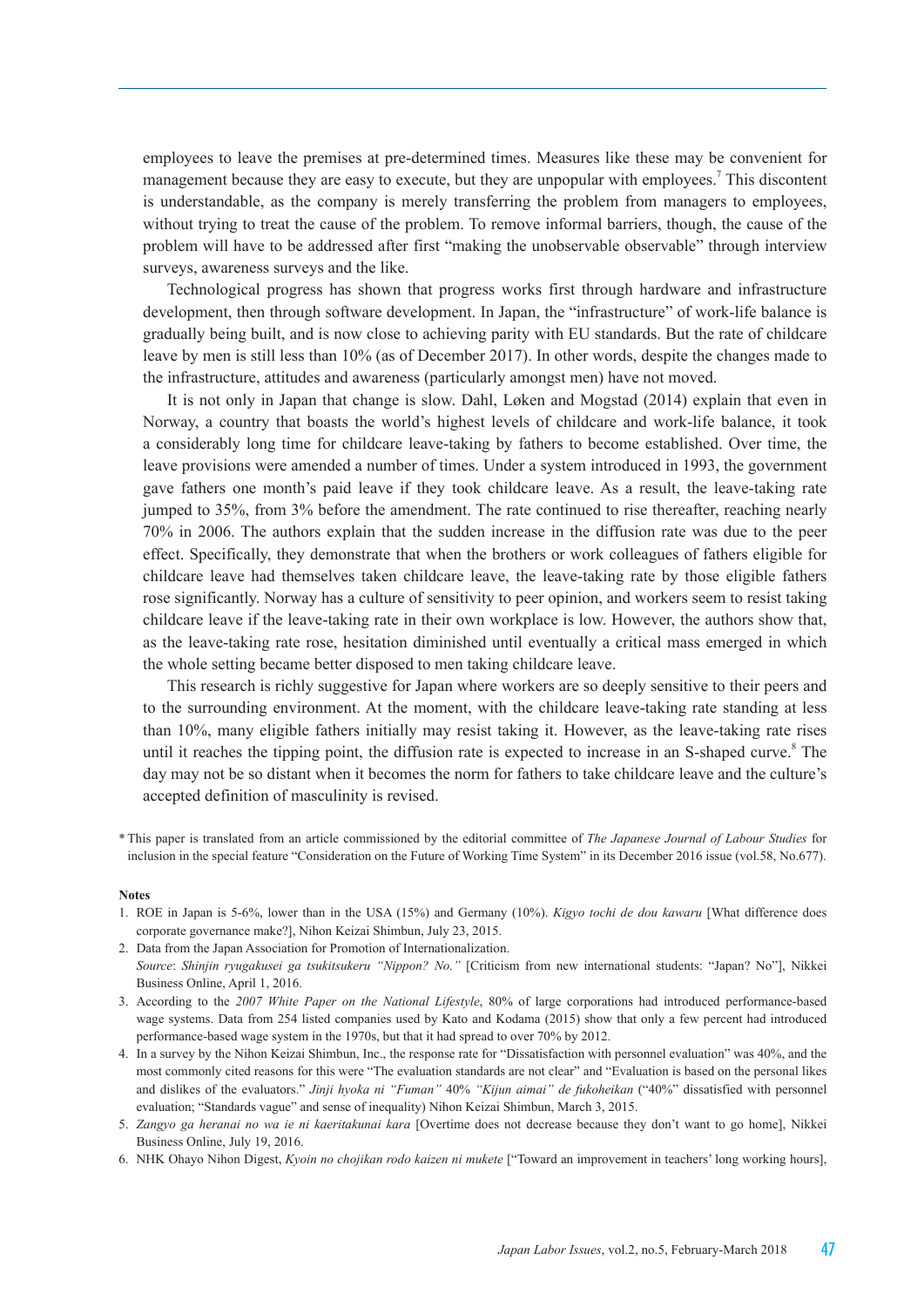July 19, 2016. http://www.nhk.or.jp/ohayou/digest/2016/07/0719.html

- 7. From a survey of regular employees by the Cabinet Office (2014). The least popular response to "Initiatives you consider effective in reducing overtime" was "Enforced lights out in the office."
- 8. On "critical mass" and "tipping point," see, for example, Schelling (1988).

#### **References**

- Albrecht, James W., Per-Anders Edin, Marianne Sundström and Susan B. Vroman. 1999. "Career Interruptions and Subsequent Earnings: A Reexamination Using Swedish Data." *The Journal of Human Resources* 34: 294-311.
- Amanuma, Kaoru. 1987. *"Ganbari" no kozo: Nihonjin no kodo genri* [The structure of "Ganbari": The motive principle of the Japanese]. Tokyo:Yoshikawa Kobunkan.
- Aoki, Masahiko. 1988. *Information, Incentives, and Bargaining in the Japanese Economy*. Cambridge:Cambridge University Press.
- Cabinet Office, Government of Japan. 2014. *Waku raifu baransu ni kansuru kojin / kigyo chosa* [Individual and company surveys on work-life balance]. Tokyo:Cabinet Office, Government of Japan. http://wwwa.cao.go.jp/wlb/research/wlb\_h2511/9\_insatsu.pdf
- Cha, Youngjoo. 2010."Reinforcing Separate Spheres: The Effect of Spousal Overwork on the Employment of Men and Women in Dual-Earner Households." *American Sociological Review* 75:303-329.
- Cha, Youngjoo and Kim A. Weeden. 2014. "Overwork and the Slow Convergence in the Gender Gap in Wages." *American Sociological Review* 79:457-484.
- Carson, Shelley H., Jordan B. Peterson and Daniel M. Higgins. 2003. "Decreased Latent Inhibition is Associated with Increased Creative Achievement in High-Functioning Individuals." *Journal of Personality and Social Psychology* 85:499-506.
- Dahl, Gordon B., Katrine V. Løken and Magne Mogstad. 2014."Peer Effects in Program Participation." *American Economic Review*  104:2049-4074.
- Helliwell, John F., Richard Layard and Jeffrey Sachs, eds. 2015. *World Happiness Report 2015*. New York:Sustainable Development Solutions Network.
- Hewlett, Sylvia Ann. 2002. "Executive Women and the Myth of Having It All." *Harvard Business Review* 80:66-73.
- Ikeda, Shingo. 2010. "Waku raifu baransu ni kansuru shakaigakuteki kenkyu to sono kadai: Shigoto to katei seikatsu no ryoritsu ni kansuru kenkyu ni chakumoku shite" [Review of sociological research on work-life balance]. *The Japanese Journal of Labour Studies* 52, no.6:20-31.
- Ishizaka, Iwao. 1973. "Shushin koyo / nenko chingin seido to shokuno kyu" [Lifetime employment / seniority wage system and performance based wages]. In *Nihon Keizai Jiten* [Japanese Economic Dictionary], edited by Ichiro Nakayama and Miyohei Shinohara, chap. 6. Tokyo:Kodansha.
- Kato, Takao, Daiji Kawaguchi and Hideo Owan. 2013. Dynamics of the Gender Gap in the Workplace: An Econometric Case Study of a Large Japanese Firm. RIETI Discussion Paper Series 13-E-038. The Research Institute of Economy, Trade and Industry, Tokyo. https://www.rieti.go.jp/jp/publications/dp/13e038.pdf
- Kato, Takao and Naomi Kodama. 2015. "Performance-related Pay and Productivity: Evidence from Japan." RIETI Discussion Paper Series 15-E-088. The Research Institute of Economy, Trade and Industry, Tokyo. https://www.rieti.go.jp/jp/publications/ dp/15e088.pdf

Lazear, Edward P. 1986. "Salaries and Piece Rates." *The Journal of Business* 59:405-431.

- ———. 2000. "Performance Pay and Productivity." *American Economic Review* 90:1346-1361.
- Liff, Sonia and Kate Ward. 2001. "Distorted Views through the Glass Ceiling: The Construction of Women's Understandings of Promotion and Senior Management Positions." *Gender, Work and Organization* 8:19-36.
- Ministry of Health, Labour and Welfare. 2015. *Heisei 27 Nenban, Rodo Keizai no Bunseki* [2015 White Paper on the Labour Economy]. Tokyo:Ministry of Health, Labour and Welfare.
- Nemoto, Kumiko. 2013. "Long Working Hours and the Corporate Gender Divide in Japan." *Gender, Work and Organization* 20:512- 527.
- Nonaka, Ikujiro. 1990. *Chishiki sozo no keiei: Nihon kigyo no episutemoroji* [A theory of organizational knowledge creation: Epistemology of Japanese companies]. Tokyo:Nikkei Publishing.
- Ogura, Kazuya. 2007. *Endoresu Wākāzu: Hatarakisugi Nihonjin no jitsuzo* [Endless working: The truth of overworking Japanese]. Tokyo:Nikkei Publishing.

Ono, Hiroshi. 2007. "Careers in Foreign-Owned Firms in Japan." *American Sociological Review* 72:267-290.

- Ono, Hiroshi and Marcus E. Rebick 2003. "Constraints on the Level and Efficient Use of Labor." In *Structural Impediments to Growth in Japan,* edited by M. Blomström, J. Corbett, F. Hayashi and A. Kashyap. 225-257. Chicago:NBER and University of Chicago Press.
- Pouwels, Babette, Jacques Siegers and Jan Dirk Vlasblom. 2008. "Income, Working Hours, and Happiness." *Economics Letters* 99: 72-74.
- Prendergast, Canice. 1999. "The Provision of Incentives in Firms." *Journal of Economic Literature* 37:7-63.
- Prescott, Edward C. 2004. "Why do Americans Work so Much More Than Europeans?" *Federal Reserve Bank of Minneapolis Quarterly Review* 28:2-13.
- Sato, Atsushi. 2008. "Shigoto kanri to rodo jikan: Cho rodojikan no hassei mekanizumu" [Work management and working hours: